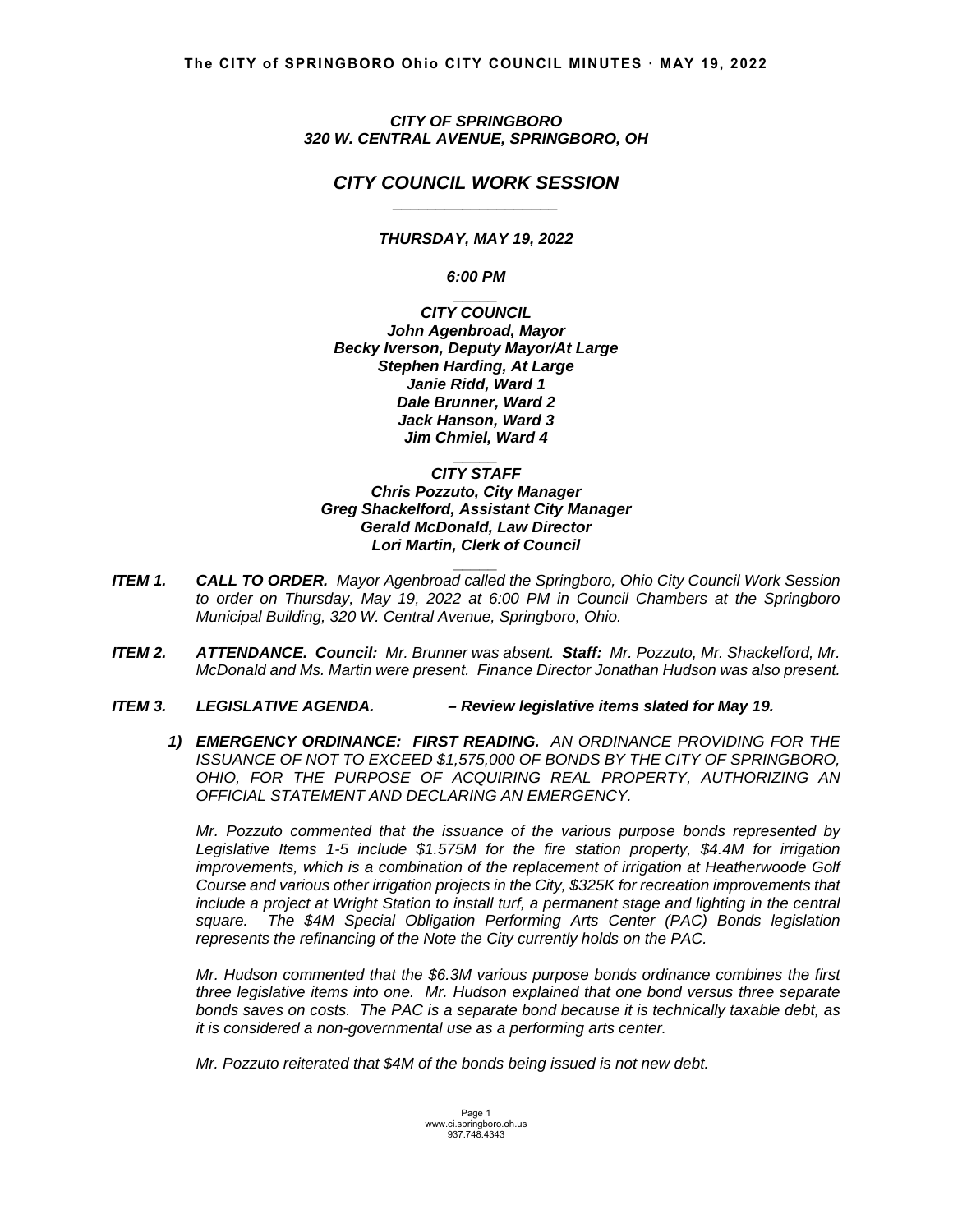*Staff recommended waiving the second and third readings and adopting Legislative Items 1-5 at tonight's Regular Meeting in order to meet the deadline for issuance of the bonds.* 

 *Council will consider a motion at tonight's Regular Meeting to suspend the rules and waive the second and third readings of Legislative Items 1-5.*

*2) EMERGENCY ORDINANCE: FIRST READING. AN ORDINANCE PROVIDING FOR THE ISSUANCE OF NOT TO EXCEED \$4,400,000 OF BONDS BY THE CITY OF SPRINGBORO, OHIO, FOR THE PURPOSE OF MAKING IRRIGATION IMPROVEMENTS, AUTHORIZING AN OFFICIAL STATEMENT AND DECLARING AN EMERGENCY.* 

*(Refer to comments under Legislative Item 1.)* 

*3) EMERGENCY ORDINANCE: FIRST READING. AN ORDINANCE PROVIDING FOR THE ISSUANCE OF NOT TO EXCEED \$325,000 OF BONDS BY THE CITY OF SPRINGBORO, OHIO, FOR THE PURPOSE OF MAKING RECREATION IMPROVEMENTS, AUTHORIZING AN OFFICIAL STATEMENT AND DECLARING AN EMERGENCY.*

*(Refer to comments under Legislative Item 1.)*

*4) EMERGENCY ORDINANCE: FIRST READING. AN ORDINANCE PROVIDING FOR THE ISSUANCE OF NOT TO EXCEED \$6,300,000 VARIOUS PURPOSE BONDS BY THE CITY OF SPRINGBORO, OHIO, AUTHORIZING AN OFFICIAL STATEMENT AND DECLARING AN EMERGENCY.* 

*(Refer to comments under Legislative Item 1.)* 

*5) EMERGENCY ORDINANCE: FIRST READING. AN ORDINANCE PROVIDING FOR THE ISSUANCE OF NOT TO EXCEED \$4,000,000 SPECIAL OBLIGATION PERFORMING ARTS CENTER BONDS, SERIES 2022, BY THE CITY OF SPRINGBORO, OHIO, AUTHORIZING AN OFFICIAL STATEMENT, AND DECLARING AN EMERGENCY.* 

*(Refer to comments under Legislative Item 1.)*

*6) RESOLUTION: A RESOLUTION AUTHORIZING THE CITY MANAGER TO ENTER INTO AN AGREEMENT WITH THE BOARD OF COMMISSIONERS OF WARREN COUNTY OHIO TO*  **PROVIDE WATER AND SEWER SERVICE TO AN UNINCORPORATED PORTION OF** *CLEARCREEK TOWNSHIP ALONG EAST MILL STREET.* 

*Mr. Pozzuto commented that this property owner requested water and sewer service from the City. The property owner will be charged the non-resident tap-in fees and water usage rates. This is a standard agreement for providing water and sewer service to properties outside of the City.* 

# *ITEM 4. CITY MANAGER. – Issues/Reports.*

 *Mr. Pozzuto reported on the following items:* 

*New Parking Lot on East Street: The new parking lot is complete with approx. 25 new parking spaces. Delivery of the lighting for the parking lot has been delayed, but will be installed upon arrival. The Public Works Department is working on signage to direct people to the public parking lot.* 

 *Touch A Truck: Touch A Truck was held last Saturday with approx. 1,500 attendees. Mr. Pozzuto thanked staff members Maureen Russell Hodgson and Sharon Rottert for coordinating*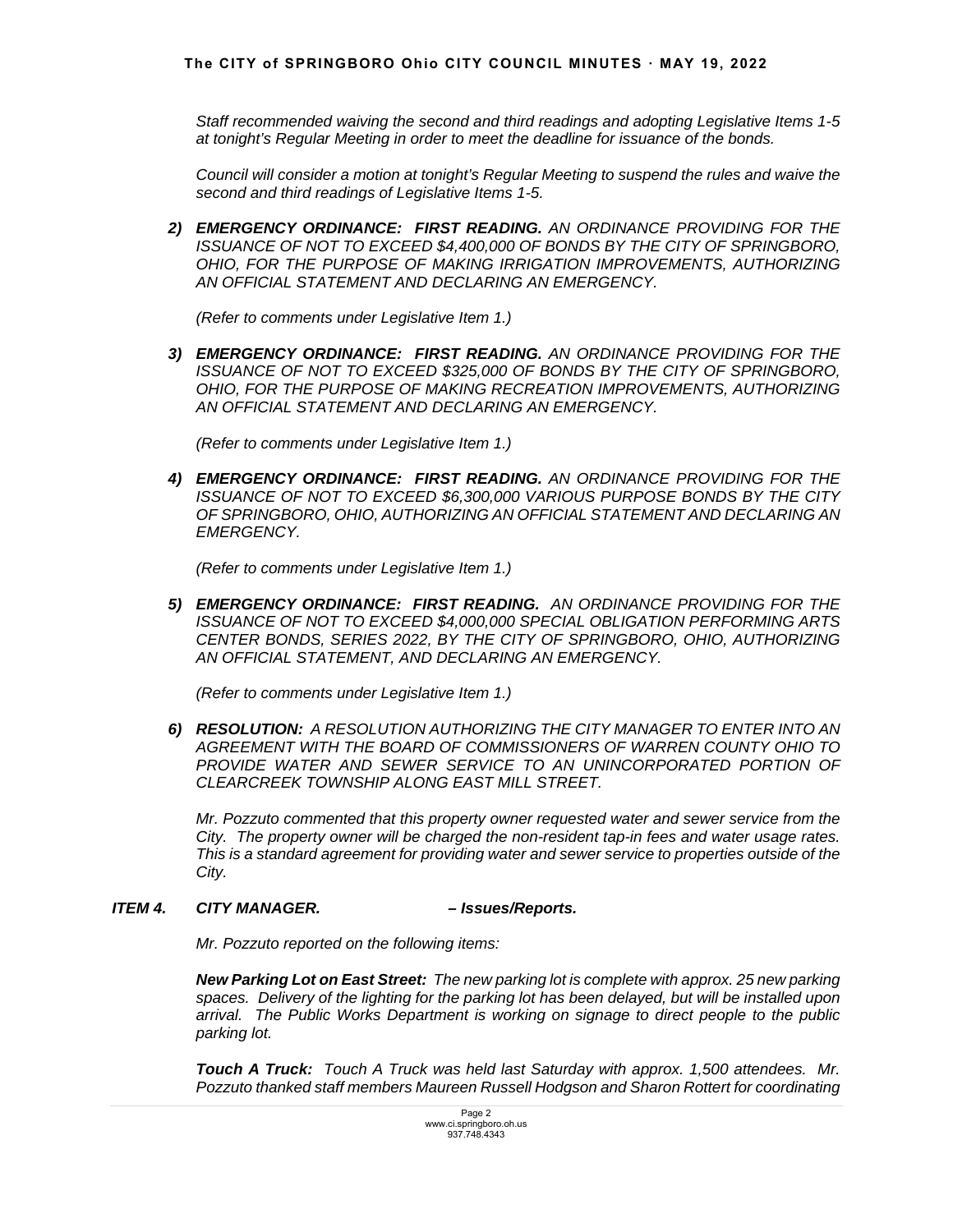### **The CITY of SPRINGBORO Ohio CITY COUNCIL MINUTES ꞏ MAY 19, 2022**

*the event, and all of the public service staff, police department and fire district for participating in the event.* 

*Shred Day: Shred Day will be held this Saturday, 9:00AM-Noon, at North Park for City and Clearcreek Township residents. Pursuant to discussion at the last Council Work Session, a second Shred Day has been scheduled for Saturday, October 15. The township has declined to participate in the second Shred Day; therefore, this shred event will be for City residents only.* 

*Private ISP Fiber Projects: Point Broadband is approximately 90% finished with their fiber installation project. Cincinnati Bell has accelerated its construction schedule and will be installing fiber in July. Staff will have a pre-construction meeting with Cincinnati Bell on June 2. The City will be working with Cincinnati Bell to make sure there is better communication regarding the project with residents. Staff plans to have a set communication plan with Cincinnati Bell and encourage them to send letters to residents whenever they are moving into a certain neighborhood so that people understand exactly what they are doing. Residents also need to be educated with respect to exactly what right-of-way is; residents often think the rightof-way is their yard/property because they maintain it. Mr. Pozzuto commented that the restoration crews that Point Broadband is using now are very good.* 

 *Mr. Harding commented that Cincinnati Bell needs to make sure they have a good complaint phone number for residents to use.* 

 *Mr. Pozzuto commented that the need for public contact information is on the agenda for the pre-construction meeting with Cincinnati Bell on June 2. The City will not be fielding the complaints.* 

 *Ms. Ridd referred to recent posts on social media concerning Point Broadband and the single IP address and how much of an issue that was for people. Ms. Ridd asked if this was true.* 

 *Mr. Pozzuto commented that it is, but it is becoming an industry standard for a single IP to be shared by multiple users. Mr. Pozzuto explained that an IP address has a string of numbers separated by dots. They are running out of those numbers; therefore, when companies enter new territories, they only have a limited number of IPs they can buy. For all of the average person's uses, this is not an issue, but it would be an issue for someone needing multiple IP addresses or whose uses would prohibit them from sharing an IP address.* 

 *Ms. Ridd confirmed that it does not compromise security.* 

 *Mr. Pozzuto replied no.* 

 *Ms. Ridd asked if Cincinnati Bell would have the same issue.* 

 *Mr. Pozzuto commented that, it depends, but staff will address that issue with them at the preconstruction meeting on June 2. Cincinnati Bell may have known for a long time that they were coming to Springboro and may have already bought all of the IPs. Again, for 90% of the people, it makes no difference at all.* 

 *Ms. Iverson asked, if you work from home and have a secure site, would that be something to consider as well.* 

 *Mr. Hudson commented that you can purchase your own IP address for an additional monthly fee.*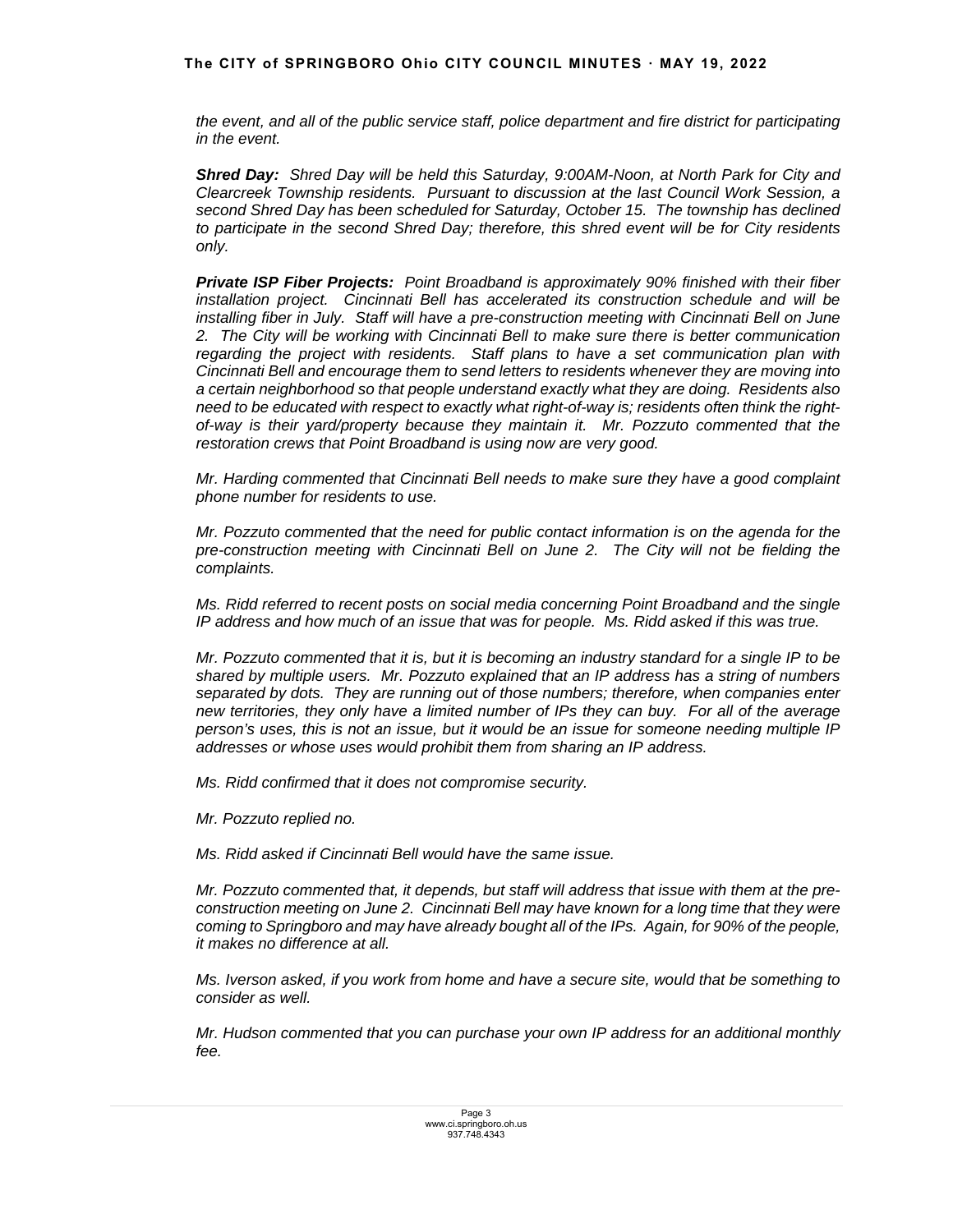*Mr. Pozzuto added that a new standard of IP is being created by extending the number of the IP address to resolve this issue in the future.* 

 *Mr. Chmiel commented that he noticed that the public works staff removed the sign in front of 750 Heatherwoode Circle. Mr. Chmiel referred to the property owner who addressed Council at a previous meeting regarding the multiple signs and speed hump in front of his house.* 

 *Mr. Pozzuto explained that staff checked the Ohio regulations on signage. Golf Cart signs are*  not regulatory and are not required. The Golf Cart signs were removed and a crosswalk will *be striped along the cart path. When the speed humps are removed in the fall, the speed hump sign will be put in a sleeve so that the entire pole and sign can be pulled out. At this time, at least two of the six signs in front of 750 Heatherwoode Circle have been removed and two more will be removed temporarily in the fall for approx. six months of the year. Mr. Pozzuto*  further explained that he spoke with the Heatherwoode HOA and they absolutely do not want *the speed limit signs moved. Those signs are on decorative poles set in concrete, and they are on City property.* 

 *There was no further discussion regarding these items.* 

*Mr. Shackelford reported on the following items:* 

*DORA (Designated Outdoor Drinking Area) Open House: An open house will be held Monday, June 6 at 5:30 PM in the Community Room to answer questions concerning the proposed extension of the DORA to the downtown district. A letter was sent to residents and businesses of the downtown area today notifying them of the meeting.* 

*New Springboro Chamber of Commerce Executive Director: Jack Blosser was hired as the New Springboro Chamber of Commerce Executive Director. Mr. Blosser was the former site director of Fort Ancient Earthworks and Nature Preserve. Mr. Shackelford commented that there were good quality candidates for the position with four finalists, but Mr. Blosser's*  appointment was a unanimous decision. Mr. Blosser will start on June 3 at the chamber golf *outing where he will meet and greet people.*

 *Home Improvement Grant Program: Approximately half of the grant program's funds have been granted for projects in the Tamarack neighborhood. Staff is waiting to see if any remaining funds can accommodate a few property owners in the Royal Oaks neighborhood who have expressed interest in the program.*

*There was no further discussion regarding these items.* 

### *ITEM 5. CLERK OF COUNCIL. – Issues/Reports.*

 *Calendar Updates: The next City Council Work Session will be held on Thursday, June 2, 2022 at 6:00 PM followed by the City Council Regular Meeting at 7:00 PM in Council Chambers. Upcoming calendar events include Shred Day on May 21, 9:00 AM-Noon, Memorial Day observed, May 30 (City Offices Closed), and the Memorial Day Parade on May 30 at 2:00 PM on S. Main Street.* 

### *ITEM 6. CITY COUNCIL. – Issues/Reports.*

*Mr. Harding – No reports.* 

*Mr. Hanson – No reports.* 

*Mr. Chmiel – No reports.*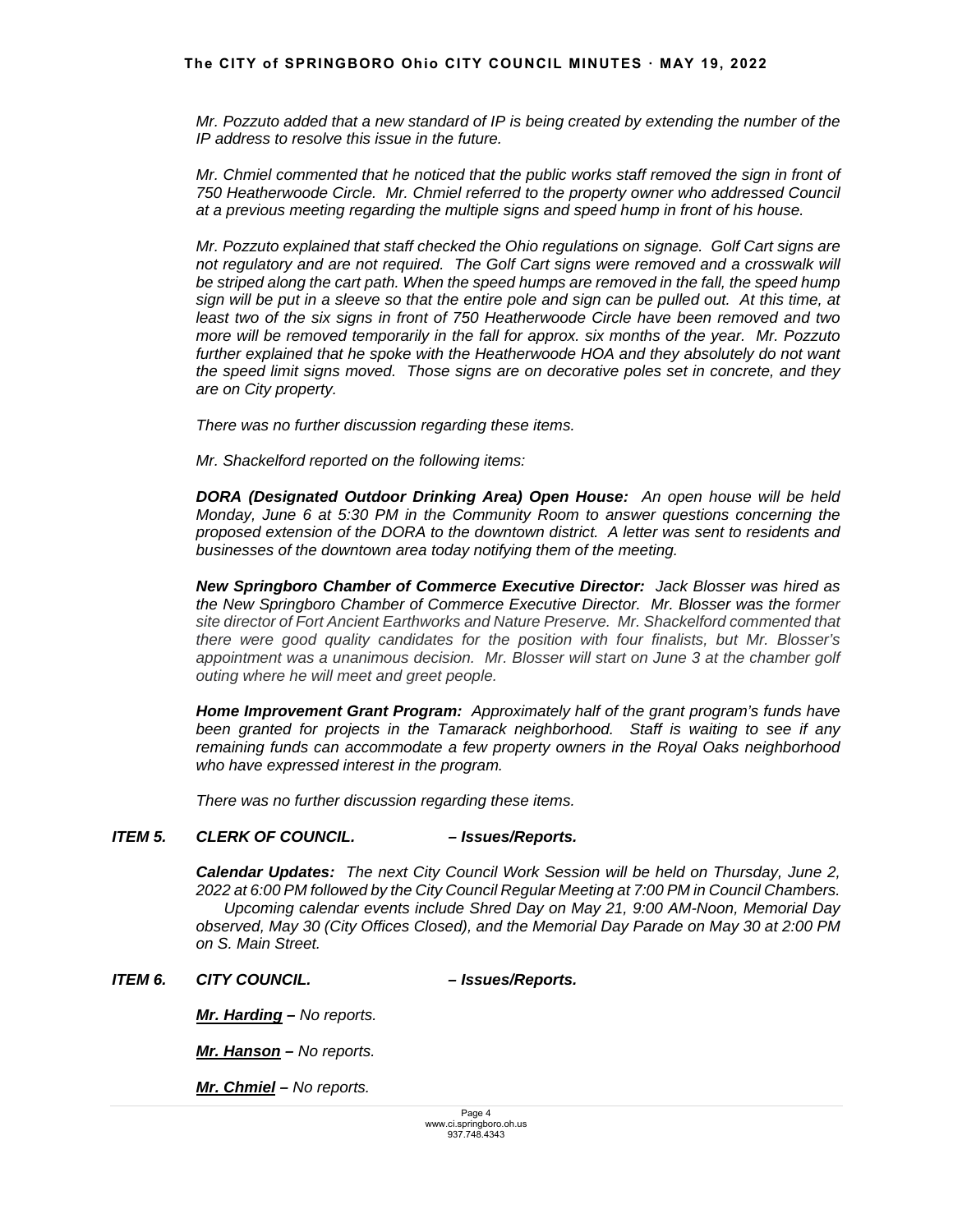# *Ms. Ridd – No reports.*

*Deputy Mayor Iverson – Ms. Iverson will present a Planning Commission report at tonight's Regular Meeting under Reports.* 

*Mayor Agenbroad – Mayor Agenbroad confirmed that the first Party on the Deck at Heatherwoode Golf Club would take place on next Wednesday, May 25 (6-9PM).* 

*ITEM 7. ADJOURNMENT. With no further discussion, Mayor Agenbroad adjourned the Thursday, May 19, 2022 City Council Work Session at approximately 6:15 PM.*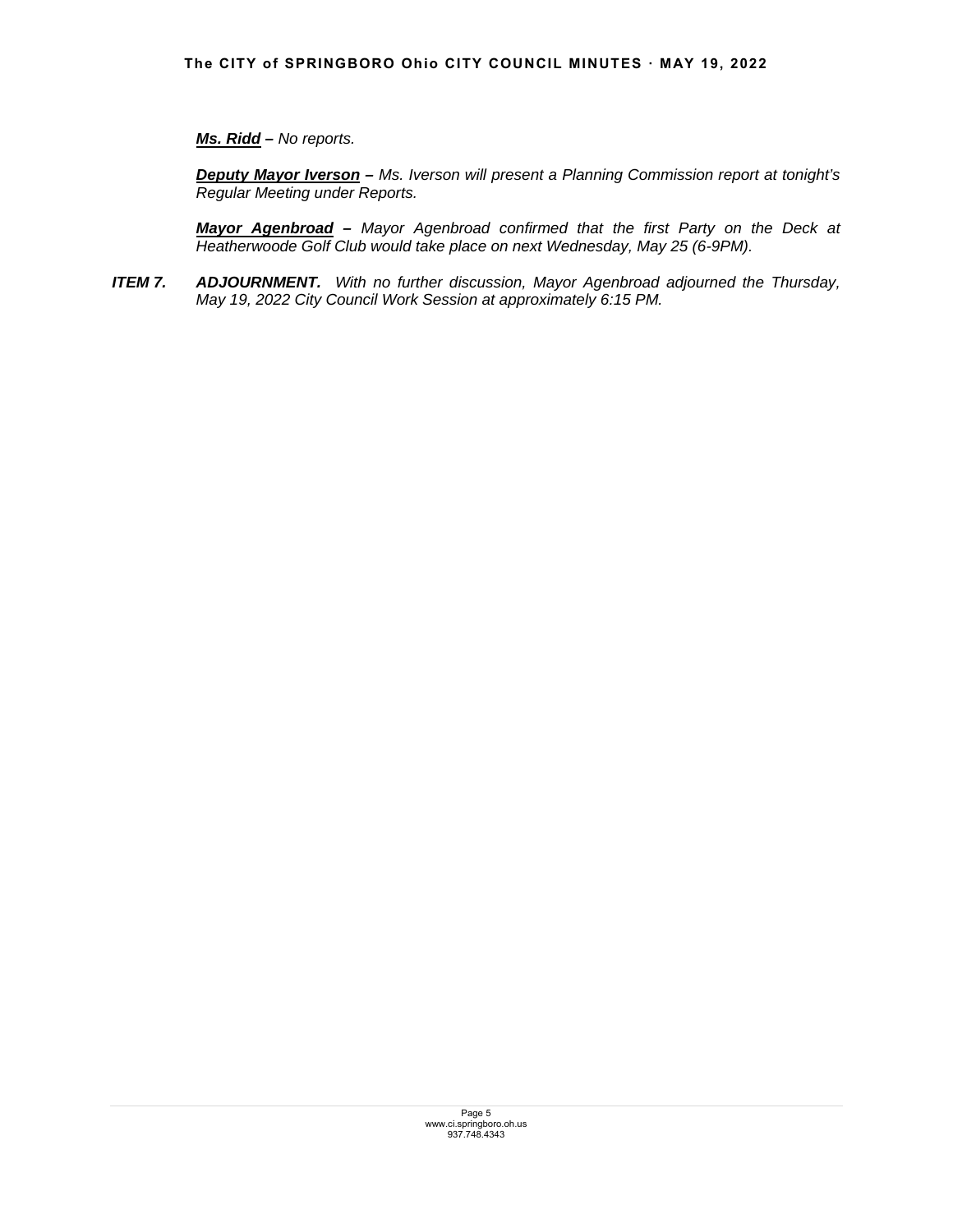### **CITY OF SPRINGBORO 320 W. CENTRAL AVENUE, SPRINGBORO, OH**

# **CITY COUNCIL REGULAR MEETING** *\_\_\_\_\_\_\_\_\_\_\_\_\_\_\_\_\_\_\_*

### **THURSDAY, MAY 19, 2022**

**7:00 PM**  *\_\_\_\_\_*

**CITY COUNCIL John Agenbroad, Mayor Becky Iverson, Deputy Mayor/At Large Stephen Harding, At Large Janie Ridd, Ward 1 Dale Brunner, Ward 2 Jack Hanson, Ward 3 Jim Chmiel, Ward 4** 

#### $\mathcal{L}=\mathcal{L}$ **CITY STAFF Chris Pozzuto, City Manager Greg Shackelford, Assistant City Manager Gerald McDonald, Law Director Lori Martin, Clerk of Council**

**ITEM 1. CALL TO ORDER.** Mayor Agenbroad called the Springboro, Ohio City Council Regular Meeting of Thursday, May 19, 2022 to order at 7:00 PM in Council Chambers at the Springboro Municipal Building, 320 W. Central Avenue, Springboro, Ohio.

 $\mathcal{L}=\mathcal{L}$ 

**ITEM 2. PLEDGE OF ALLEGIANCE.** Mayor Agenbroad led the Pledge of Allegiance.

Invocation by Pastor Reagan Wagoner, Grace Point Fellowship.

ITEM 3. ROLL CALL. Agenbroad, Present; Brunner, Absent; Chmiel, Present; Hanson, Present; Harding, Present; Iverson, Present; Ridd, Present. Staff: Mr. Pozzuto, Mr. Shackelford, Mr. McDonald and Ms. Martin were present.

 **Mayor Agenbroad called for a motion to excuse Council Member Brunner.** 

 **Mr. Harding motioned. Ms. Ridd seconded the motion.** 

No discussion.

 **VOTE: Iverson, Yes; Agenbroad, Yes; Chmiel, Yes; Hanson, Yes; Harding, Yes; Ridd, Yes. [6-0]** 

**ITEM 4. APPROVAL OF MINUTES:** THE MINUTES OF THE CITY COUNCIL WORK SESSION AND REGULAR MEETING OF MAY 5, 2022.

Mayor Agenbroad presented the minutes for additions/corrections. No additions/corrections.

**Mayor Agenbroad called for a motion to approve the Minutes.** 

 **Mr. Harding motioned. Ms. Iverson seconded the motion.**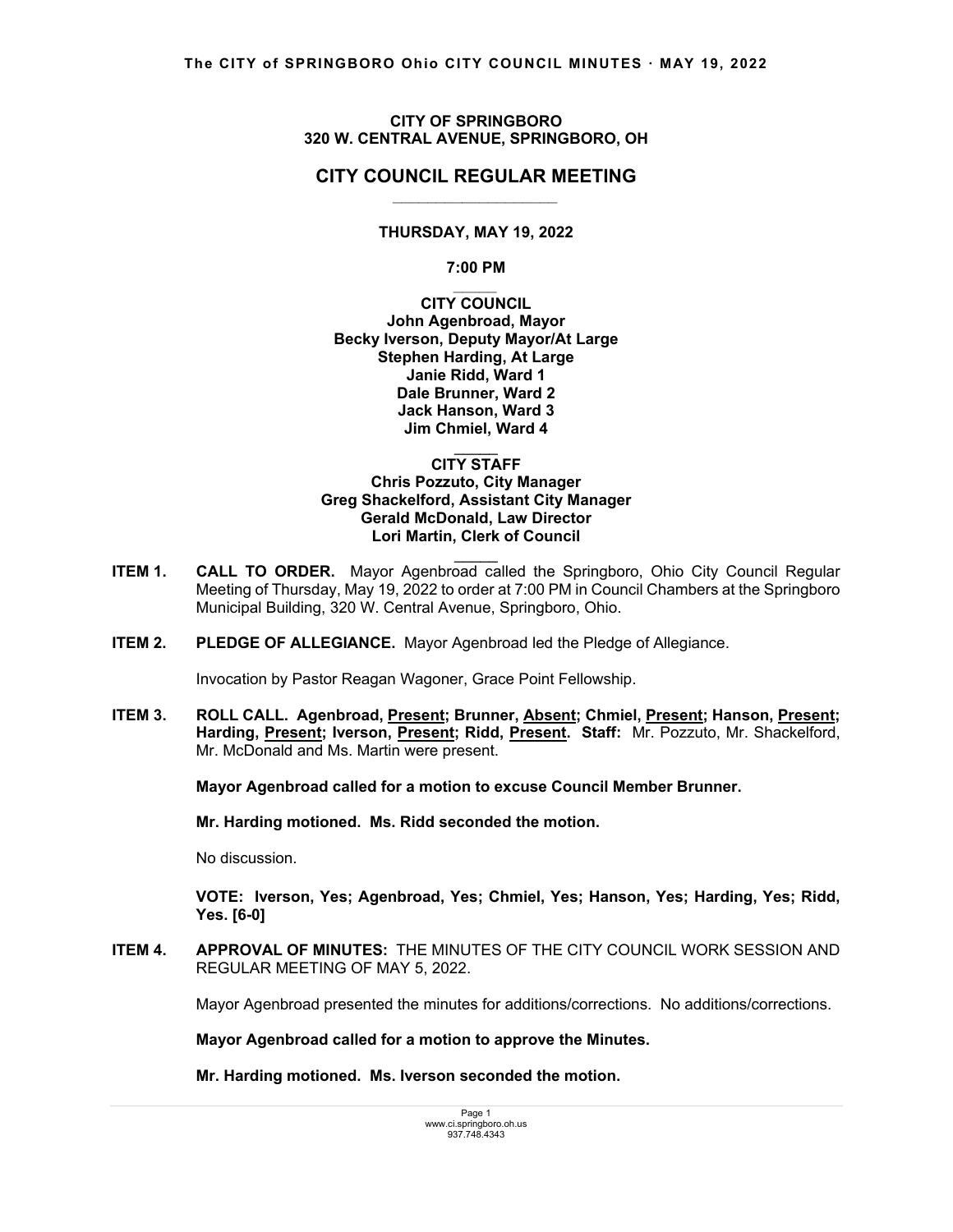No discussion.

 **VOTE: Agenbroad, Yes; Chmiel, Abstain; Hanson, Yes; Harding, Yes; Ridd, Yes; Iverson; Yes. [5-0-1]** 

### **ITEM 5. PRESENTATIONS:** 2022 HISTORIC PRESERVATION AWARDS.

 The 2022 Historic Preservation Awards were presented by the Architectural Review Board Chair Matt Leedy.

At this time, Mr. Leedy commented as follows:

"Good evening, my name is Matt Leedy and I serve as Chairman of the Springboro Architectural Review Board. On behalf of my colleagues on the Architectural Review Board, I am honored to present the 2022 Springboro Historic Preservation Awards tonight.

The Architectural Review Board is responsible for the maintenance of the 6-block historic district focused on South Main Street, as well as 6 stand-alone landmarks located throughout the City. The Architectural Review Board is also responsible for increasing the awareness of the City's rich history and cultural heritage.

This marks the 23rd year for the awards program that was initiated by the ARB in 2000 to recognize the achievements in historic preservation in Springboro. The program coincides with the National Trust for Historic Preservation's Preservation Month programming in May.

The Preservation Awards program includes two designations:

The **Jonathan Wright Award for Historic Preservation** was created to honor those who have restored, rehabilitated, or preserved an important building, site or artifact representing the history of the Springboro area, or provided long-term stewardship of such a property. The award is named in honor of the City's founder.

The **Mayor's Award for Preservation Leadership** honors those providing leadership and service in support of historic preservation or supporting projects and activities that have substantially increased public understanding and awareness of historic preservation in the Springboro area.

Each recipient receives a plaque by Springboro native Cy Bird and custom made pottery by former Springboro resident and ARB member Bill Haggerty.

Two **Jonathan Wright Awards for Historic Preservation,** both associated with the same project, will be presented tonight.

The awards go to the team from **shoppe smitten** and **Betty Bray**, property owner, for their collaboration that led to the transformation of the storefront at 200 South Main Street into smitten home.

Beginning in 2020 Leslie and Todd Moss of shoppe smitten began work with Betty Bray in transforming the space formerly occupied by The Magic Lamp into a home furnishing store. That work included new signage, a new exterior paint scheme, clean-up of the property, and updates to the store interior, projects that respected the historical aspects of the circa 1833 building and property. smitten home is wonderful addition to the 200 block of South Main Street and a destination for shoppers from around the region.

Accepting the awards tonight are Leslie Moss and Betty Bray.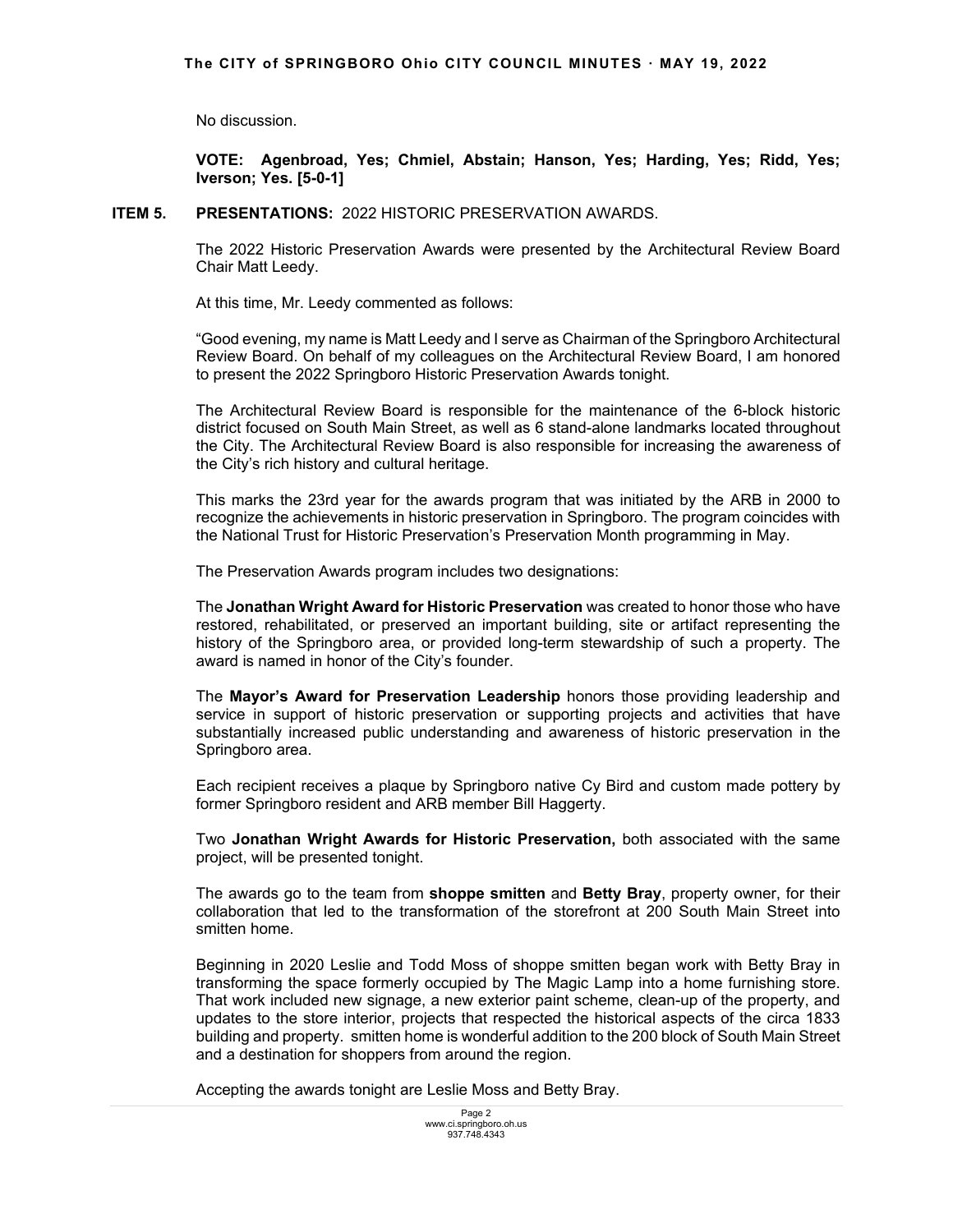## **The CITY of SPRINGBORO Ohio CITY COUNCIL MINUTES ꞏ MAY 19, 2022**

One **Mayor's Award for Preservation Leadership** will be presented tonight.

The award goes to the Springboro Area Historical Society and its Board of Trustees for their work in updating the Historical Museum and its exhibits. The update focused on improving how Springboro's history is told through in-museum technological improvements as well as others that extend the museum's message beyond its walls.

The update included a capital campaign beginning in 2020 as well as improvements to the museum's lighting. New exhibits take a fresh look at prehistoric Native American tribes that inhabited the area. The Underground Railroad gallery was completely renovated with digital screens and other pieces that better explain Springboro's role as a station on the Underground Railroad. Other exhibit improvements address Springboro's early schools and the role of local residents in the Nation's history.

Accepting the award on behalf of the Springboro Area Historical Society is Don Ross and several members of the Society's trustees.

I would like to ask the ARB's Council Representative Janie Ridd to join me here at the podium for the presentation."

*(Ms. Ridd joined Mr. Leedy at the podium for the presentation of the awards.)* 

Mayor Agenbroad congratulated and thanked the award recipients for their contribution to historic preservation in the community and for attending tonight's meeting.

**ITEM 6.** LEGISLATION: City Council held a Work Session at 6:00 PM tonight for approximately 15 minutes to discuss the following legislative items as well as other City business.

> **As discussed at the Work Session, Mayor Agenbroad called for a motion to suspend the rules and waive the second and third readings of Legislative Items 1-5, Ordinances.**

 **Ms. Ridd motioned. Mr. Hanson seconded the motion.** 

No discussion.

 **VOTE: Harding, Yes; Ridd, Yes; Iverson, Yes; Agenbroad, Yes; Chmiel, Yes; Hanson, Yes. [6-0]** 

**1) ORDINANCE O-22-11: FIRST READING.** AN ORDINANCE PROVIDING FOR THE ISSUANCE OF NOT TO EXCEED \$1,575,000 OF BONDS BY THE CITY OF SPRINGBORO, OHIO, FOR THE PURPOSE OF ACQUIRING REAL PROPERTY, AUTHORIZING AN OFFICIAL STATEMENT AND DECLARING AN EMERGENCY, was read by the Clerk of Council. Mr. Pozzuto's comments are summarized as follows:

 The purpose of Legislative Items 1 through 5 is to allow for the issuance of various purpose improvement and acquisition bonds for real estate acquisition, irrigation improvements, recreation improvements, and the refinancing of the Special Obligation Performing Arts Center Bonds, in the total amount of \$10,300,000. Staff recommends proceeding with the adoption of Legislative Items 1 through 5 in order to receive the best interest rates possible in the current market.

 This is the first reading of an ordinance providing for the issuance of bonds not to exceed \$1,575,000 for the purpose of acquiring real property.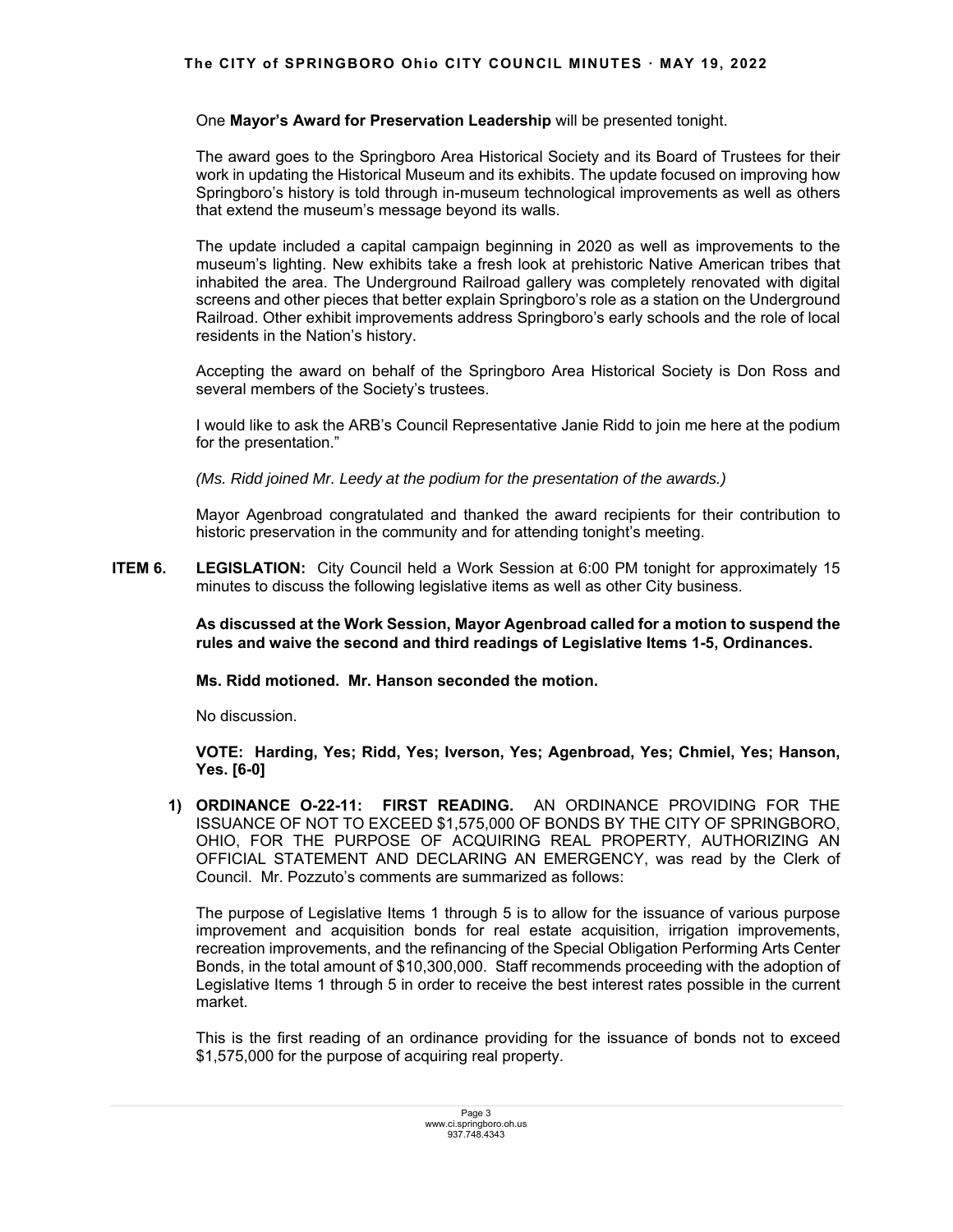Mayor Agenbroad presented the item for questions/comments of Council. No questions/comments.

**Mayor Agenbroad called for a motion to adopt Ordinance O-22-11.**

 **Mr. Chmiel motioned. Mr. Harding seconded the motion.** 

No discussion.

**VOTE: Ridd, Yes; Iverson, Yes; Agenbroad, Yes; Chmiel, Yes; Hanson, Yes; Harding, Yes. [6-0]** 

**2) ORDINANCE O-22-12: FIRST READING.** AN ORDINANCE PROVIDING FOR THE ISSUANCE OF NOT TO EXCEED \$4,400,000 OF BONDS BY THE CITY OF SPRINGBORO, OHIO, FOR THE PURPOSE OF MAKING IRRIGATION IMPROVEMENTS, AUTHORIZING AN OFFICIAL STATEMENT AND DECLARING AN EMERGENCY, was read by the Clerk of Council.

 This is the first reading of an ordinance providing for the issuance of bonds not to exceed \$4,400,000 for the purpose of making irrigation improvements.

Mayor Agenbroad presented the item for questions/comments of Council. No questions/comments.

**Mayor Agenbroad called for a motion to adopt Ordinance O-22-12.**

 **Ms. Iverson motioned. Ms. Ridd seconded the motion.** 

No discussion.

**VOTE: Iverson, Yes; Agenbroad, Yes; Chmiel, Yes; Hanson, Yes; Harding, Yes; Ridd, Yes. [6-0]**

**3) ORDINANCE O-22-13: FIRST READING.** AN ORDINANCE PROVIDING FOR THE ISSUANCE OF NOT TO EXCEED \$325,000 OF BONDS BY THE CITY OF SPRINGBORO, OHIO, FOR THE PURPOSE OF MAKING RECREATION IMPROVEMENTS, AUTHORIZING AN OFFICIAL STATEMENT AND DECLARING AN EMERGENCY, was read by the Clerk of Council.

 This is the first reading of an ordinance providing for the issuance of bonds not to exceed \$325,000 for the purpose of making recreation improvements.

Mayor Agenbroad presented the item for questions/comments of Council. No questions/comments.

**Mayor Agenbroad called for a motion to adopt Ordinance O-22-13.**

 **Mr. Chmiel motioned. Mr. Hanson seconded the motion.** 

No discussion.

**VOTE: Harding, Yes; Ridd, Yes; Iverson, Yes; Agenbroad, Yes; Chmiel, Yes; Hanson, Yes. [6-0]**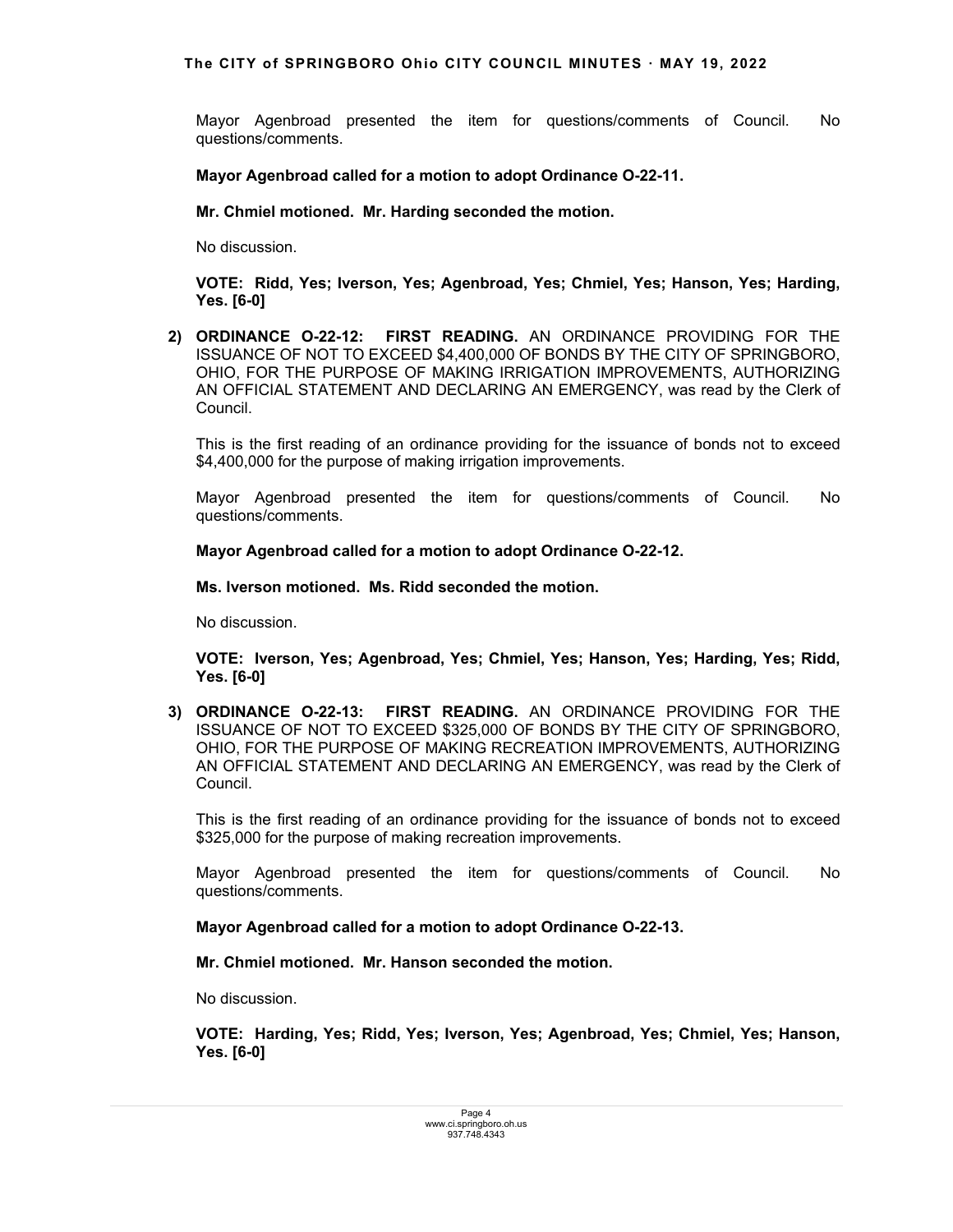**4) ORDINANCE O-22-14: FIRST READING.** AN ORDINANCE PROVIDING FOR THE ISSUANCE OF NOT TO EXCEED \$6,300,000 VARIOUS PURPOSE BONDS BY THE CITY OF SPRINGBORO, OHIO, AUTHORIZING AN OFFICIAL STATEMENT AND DECLARING AN EMERGENCY, was read by the Clerk of Council.

 This is the first reading of an ordinance providing for the issuance of Various Purpose bonds not to exceed \$6,300,000.

Mayor Agenbroad presented the item for questions/comments of Council. No questions/comments.

**Mayor Agenbroad called for a motion to adopt Ordinance O-22-14.**

 **Mr. Harding motioned. Ms. Ridd seconded the motion.** 

No discussion.

**VOTE: Iverson, Yes; Agenbroad, Yes; Chmiel, Yes; Hanson, Yes; Harding, Yes; Ridd, Yes. [6-0]**

**5) ORDINANCE O-22-15: FIRST READING.** AN ORDINANCE PROVIDING FOR THE ISSUANCE OF NOT TO EXCEED \$4,000,000 SPECIAL OBLIGATION PERFORMING ARTS CENTER BONDS, SERIES 2022, BY THE CITY OF SPRINGBORO, OHIO, AUTHORIZING AN OFFICIAL STATEMENT, AND DECLARING AN EMERGENCY, was read by the Clerk of Council.

 This is the first reading of an ordinance providing for the issuance of Special Obligation Performing Arts Center Bonds, Series 2022, not to exceed \$4,000,000.

Mayor Agenbroad presented the item for questions/comments of Council. No questions/comments.

**Mayor Agenbroad called for a motion to adopt Ordinance O-22-15.**

 **Mr. Harding motioned. Mr. Hanson seconded the motion.** 

No discussion.

**VOTE: Harding, Yes; Ridd, Yes; Iverson, Yes; Agenbroad, Yes; Chmiel, Yes; Hanson, Yes. [6-0]**

**6) RESOLUTION R-22-15:** A RESOLUTION AUTHORIZING THE CITY MANAGER TO ENTER INTO AN AGREEMENT WITH THE BOARD OF COMMISSIONERS OF WARREN COUNTY OHIO TO PROVIDE WATER AND SEWER SERVICE TO AN UNINCORPORATED PORTION OF CLEARCREEK TOWNSHIP ALONG EAST MILL STREET, was read by the Clerk of Council. Mr. Pozzuto's comments are summarized as follows:

This resolution authorizes an agreement with Warren County to provide water and sewer service to an unincorporated portion of Clearcreek Township along East Mill Street. Water and sewer services will be provided to approx. 2 acres of land outside of the City limits adjacent to 1234 East Mill Street. It is not uncommon for the City to extend water and sewer service to unincorporated areas that are adjacent to the city limits. The property owner will be responsible for installing all of the utilities at their cost.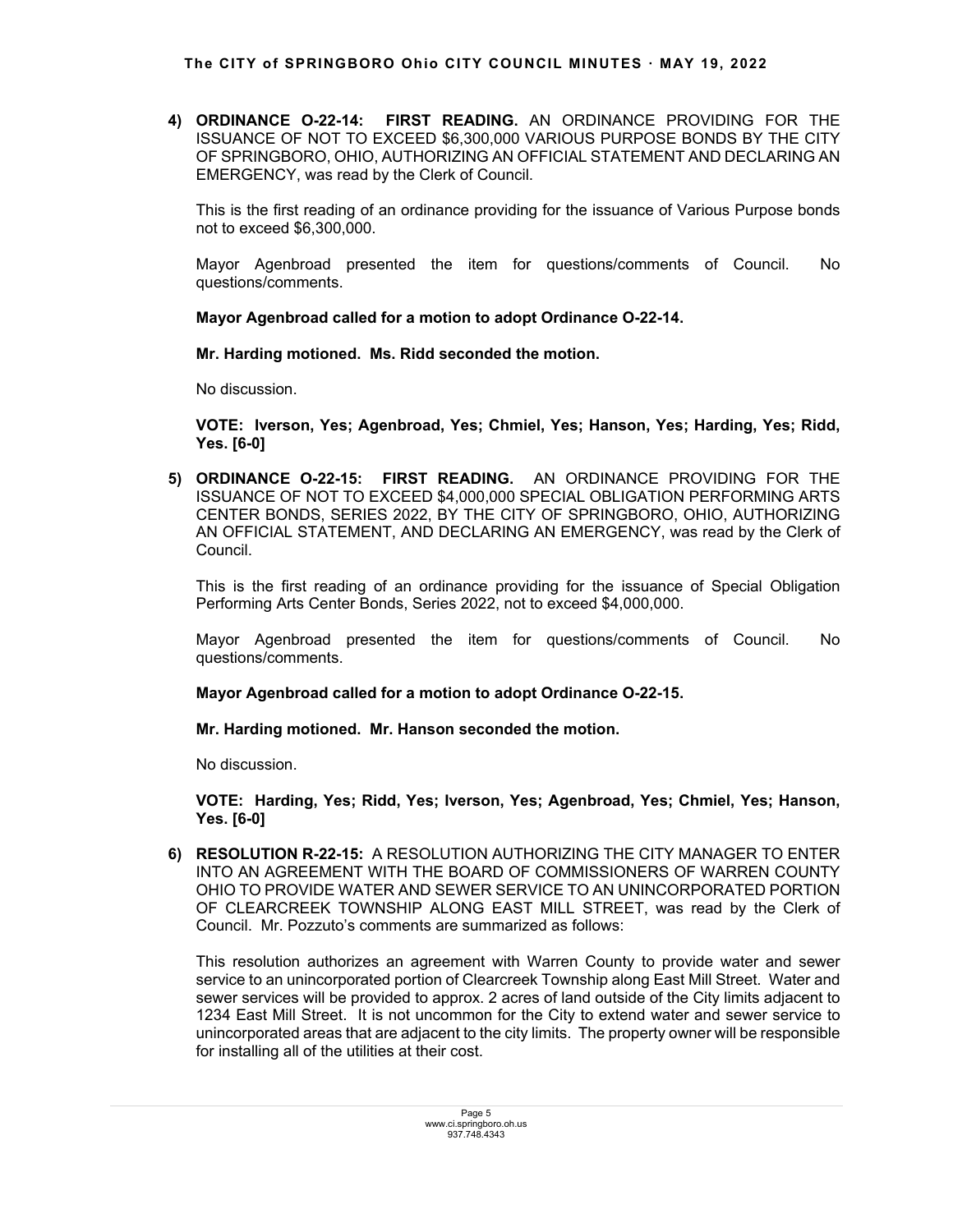Mayor Agenbroad presented the item for questions/comments of Council. No questions/comments.

## **Mayor Agenbroad called for a motion to adopt Resolution R-22-15.**

 **Ms. Iverson motioned. Ms. Ridd seconded the motion.** 

No discussion.

 **VOTE: Iverson, Yes; Agenbroad, Yes; Chmiel, Yes; Hanson, Yes; Harding, Yes; Ridd, Yes. [6-0]**

**ITEM 7. REPORTS: Mayor's Report –** Shred Day, Saturday, May 21, 9:00 AM-NOON (or until trucks are full) at North Park; Memorial Day observed Monday, May 30 (City Offices Closed); Memorial Day Parade, Monday, May 30, 2:00 PM on S. Main Street to Wade Field followed by a service and refreshments.The first Party on the Deck at Heatherwoode Golf Club will take place on Wednesday, May 25, 6-9 PM.The next City Council Work Session will be held on Thursday, June 2, 2022 beginning at 6:00 PM followed by the Regular Meeting at 7:00 PM in Council Chambers.

 **City Manager's Report –** Mr. Pozzuto reported on the following items:

**New Parking Lot on East Street:** Construction of the new parking lot on East Street is nearly complete and is open for parking. The new parking lot should help alleviate some parking congestion on S. Main Street on certain days and during events such as festivals. Delivery of the light poles has been delayed, but they will be installed as soon as the City receives them. Signage will be posted to direct people to the public parking lot.

**Touch A Truck:** The annual Touch A Truck event was held on Saturday, May 14 with approx. 1,500 people at the park enjoying all of the different equipment the City utilizes. Mr. Pozzuto thanked the Clearcreek Fire Department for displaying their equipment as well as Premier Health's CareFlight helicopter, which lands at the park during the event.

### **Committee Reports –**

**Mr. Harding –** No reports.

**Mr. Hanson –** No reports.

**Mr. Chmiel –** No reports.

**Ms. Ridd –** No reports.

**Deputy Mayor Iverson – Planning Commission** – The Planning Commission met on Wednesday, May 11 to review the following items: Final Approval – Final Development Plan/Site Plan Review, 125 Park Lane, addition to Springboro Branch, Franklin-Springboro Public Library [APPROVED]. The Library is projecting that the expansion project will be completed next summer. Discussion – Planning and Zoning Code Text Amendment, solar energy systems. The next Planning Commission meeting will be held on Wednesday, June 8 at 6:00 PM in Council Chambers.

 In addition, Ms. Iverson commented that she emceed the Spring Spectacular with Carrie Robbins at the Performing Arts Center last weekend. The event included performances by Springboro Community Theatre, Springboro Community Choir, Life Unscripted Improv Troupe and the Center Stage Academy of the Arts. Everyone involved in the event expressed kudos